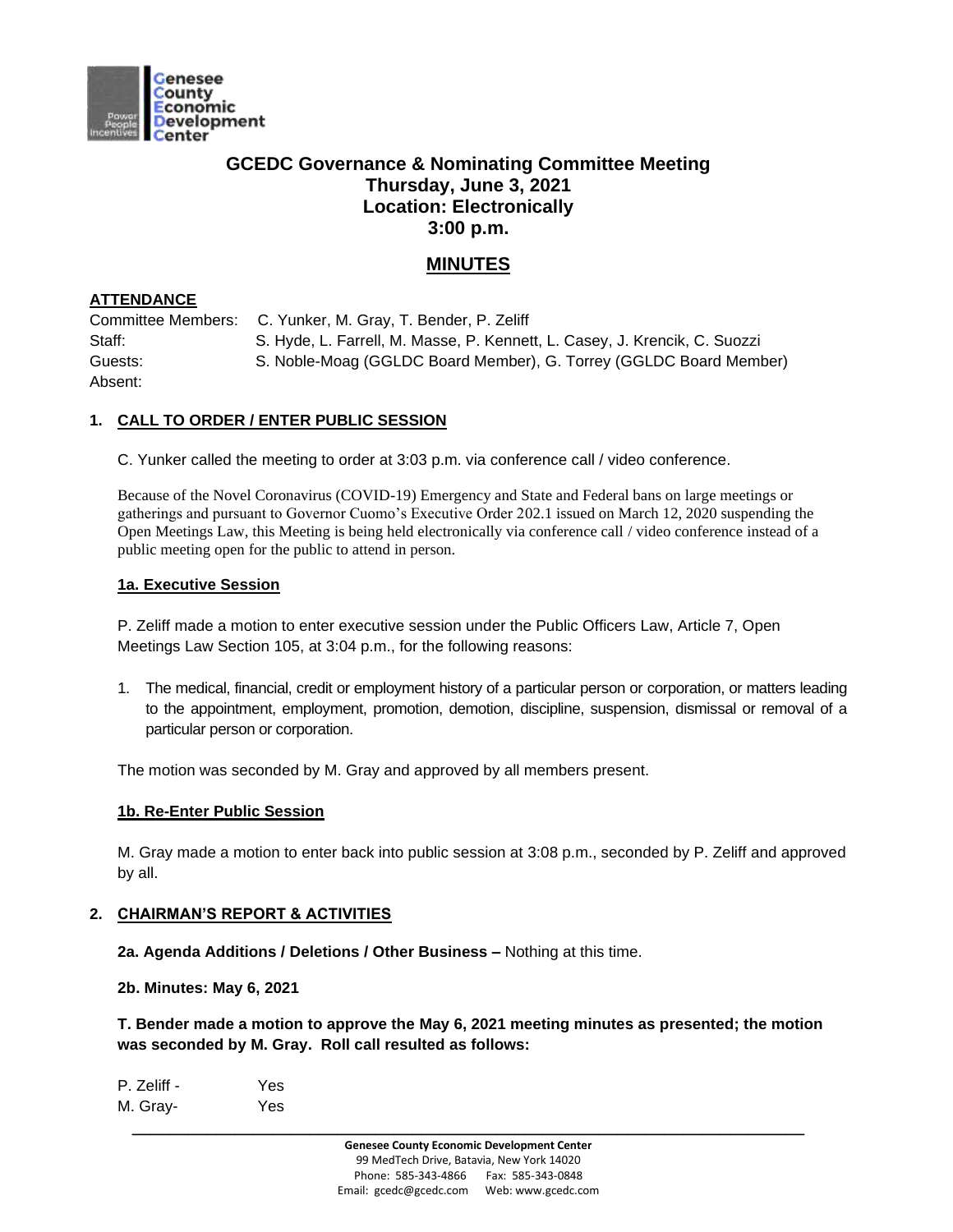| C. Yunker - | Yes |
|-------------|-----|
| T. Bender - | Yes |

### **The item was approved as presented.**

### **3. DISCUSSIONS / OFFICIAL RECOMMENDATIONS TO THE BOARD**

**3a. GGLDC Board Member Appointments** –M. Wiater and G. Torrey have terms ending on 6/30/21. The information below was provided for discussion.

- Gregg Torrey was appointed to the GGLDC Board on 1/19/17 to fulfill Wally Hinchey's term.
- Mary Ann Wiater was appointed to the GGLDC Board on 8/2/13 with a term end date of 6/30/17 (coterminous with her GCEDC term). She was then reappointed in 2017 to fulfill Matt Gray's GGLDC term.
- When the GCEDC approved term limits for the GGLDC, there was no mention of how may terms would be allowed.

In 2014, the GCEDC Board approved GGLDC Board Member term limits as follows:

- Four of the nine board positions will be independent of the GCEDC Board. Those four members will have 6-year terms.
- Five of the nine board positions will be held by GCEDC board members: coterminous with GCEDC appointments. Those five board positions will be filled with the four most senior members of GCEDC board AND legislative liaison OR the four most senior members of the GCEDC board AND any member that is chosen based on current circumstances at the time of vacancy.

G. Torrey confirmed that he is willing to continue to serve on the GGLDC Board for another term. M. Wiater declined reappointment to the GGLDC Board. Her term will expire on 6/30/21.

# **M. Gray made a motion to recommend to the full Board the reappointment of G. Torrey to the GGLDC Board; the motion was seconded by T. Bender. Roll call resulted as follows:**

| P. Zeliff - | Yes |
|-------------|-----|
| M. Grav-    | Yes |
| C. Yunker - | Yes |
| T. Bender - | Yes |

**The item was approved as presented.** 

**P. Zeliff made a motion to recommend to the full Board the appointment of Phil Call to the GGLDC Board to replace M. Wiater as an independent member; the motion was seconded by T. Bender. Roll call resulted as follows:**

| P. Zeliff - | Yes |
|-------------|-----|
| M. Gray-    | Yes |
| C. Yunker - | Yes |
| T. Bender - | Yes |

**The item was approved as presented.** 

**\_\_\_\_\_\_\_\_\_\_\_\_\_\_\_\_\_\_\_\_\_\_\_\_\_\_\_\_\_\_\_\_\_\_\_\_\_\_\_\_\_\_\_\_\_\_\_\_\_\_\_\_\_\_\_\_\_\_\_\_\_\_\_\_\_\_\_\_\_\_\_\_**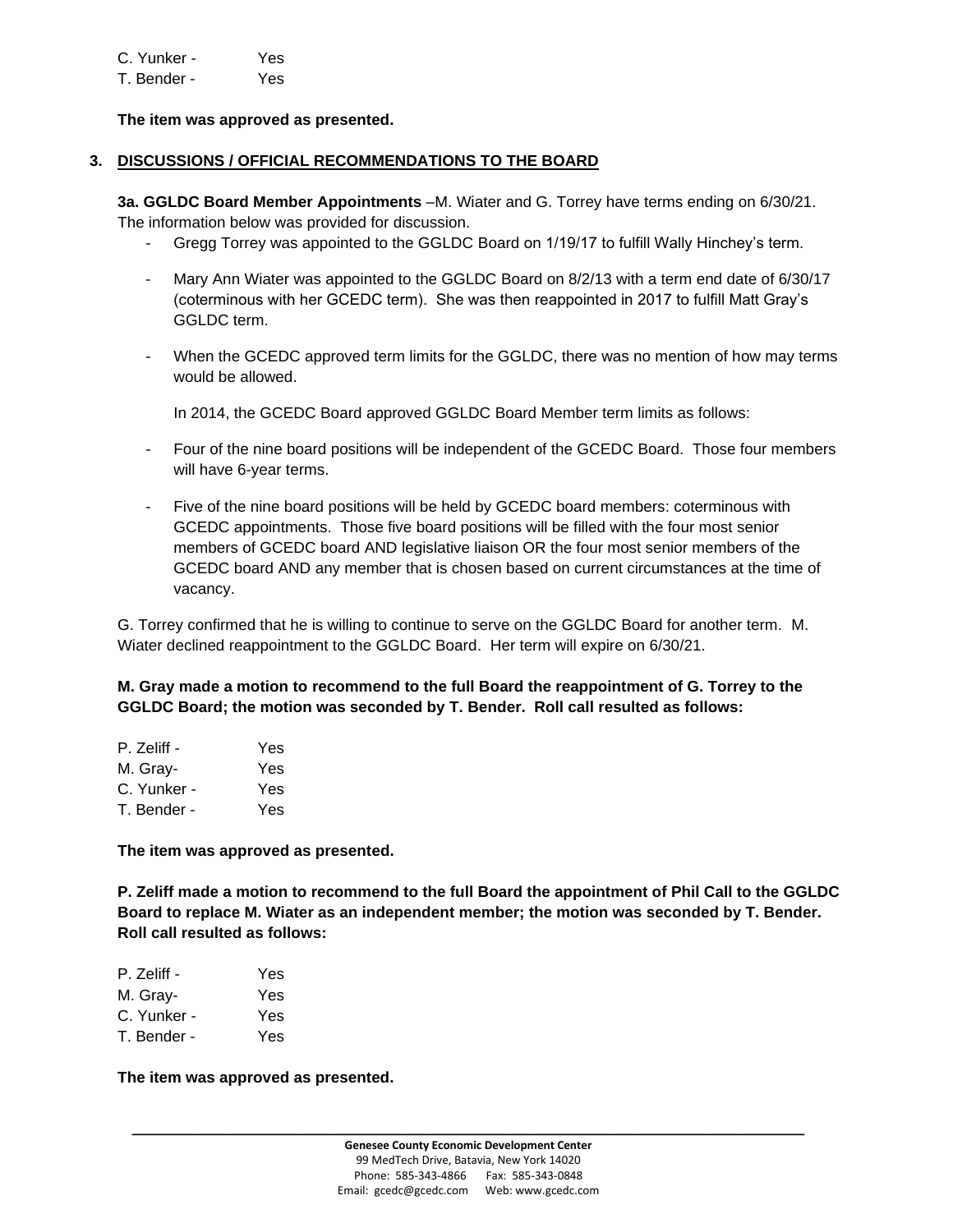**3b. Procurement Policies & Procedures –** L. Farrell shared that this policy is required to be reviewed annually. There are no changes being recommended.

**P. Zeliff made a motion to recommend to the full Board the approval of the Procurement Policies and Procedures as presented; the motion was seconded by M. Gray. Roll call resulted as follows:**

| P. Zeliff - | Yes |
|-------------|-----|
| M. Gray-    | Yes |
| C. Yunker - | Yes |
| T. Bender - | Yes |

**The item was approved as presented.** 

**3c. Investment Policy – Investment Policy–** L. Farrell shared that this policy is required to be reviewed annually. There are no changes being recommended.

**T. Bender made a motion to recommend to the full Board the approval of the Investment Policy as presented; the motion was seconded by P. Zeliff. Roll call resulted as follows:**

| P. Zeliff - | Yes |
|-------------|-----|
| M. Gray-    | Yes |
| C. Yunker - | Yes |
| T. Bender - | Yes |

**The item was approved as presented.** 

**3d. Disposition of Property Guidelines –** L. Farrell shared that this policy is required to be reviewed annually. There are no changes being recommended.

**T. Bender made a motion to recommend to the full Board the approval of the Disposition of Property Guidelines as presented; the motion was seconded by P. Zeliff. Roll call resulted as follows:**

| P. Zeliff - | Yes |
|-------------|-----|
| M. Gray-    | Yes |
| C. Yunker - | Yes |
| T. Bender - | Yes |

**The item was approved as presented.** 

**3e. Governance & Nominating Committee Charter –** L. Farrell shared that this charter is required to be reviewed annually.

**M. Gray made a motion to approve the Governance & Nominating Committee Charter as presented; the motion was seconded by T. Bender. Roll call resulted as follows:**

| P. Zeliff - | Yes |
|-------------|-----|
| M. Gray-    | Yes |
| C. Yunker - | Yes |
| T. Bender - | Yes |
|             |     |

**\_\_\_\_\_\_\_\_\_\_\_\_\_\_\_\_\_\_\_\_\_\_\_\_\_\_\_\_\_\_\_\_\_\_\_\_\_\_\_\_\_\_\_\_\_\_\_\_\_\_\_\_\_\_\_\_\_\_\_\_\_\_\_\_\_\_\_\_\_\_\_\_**